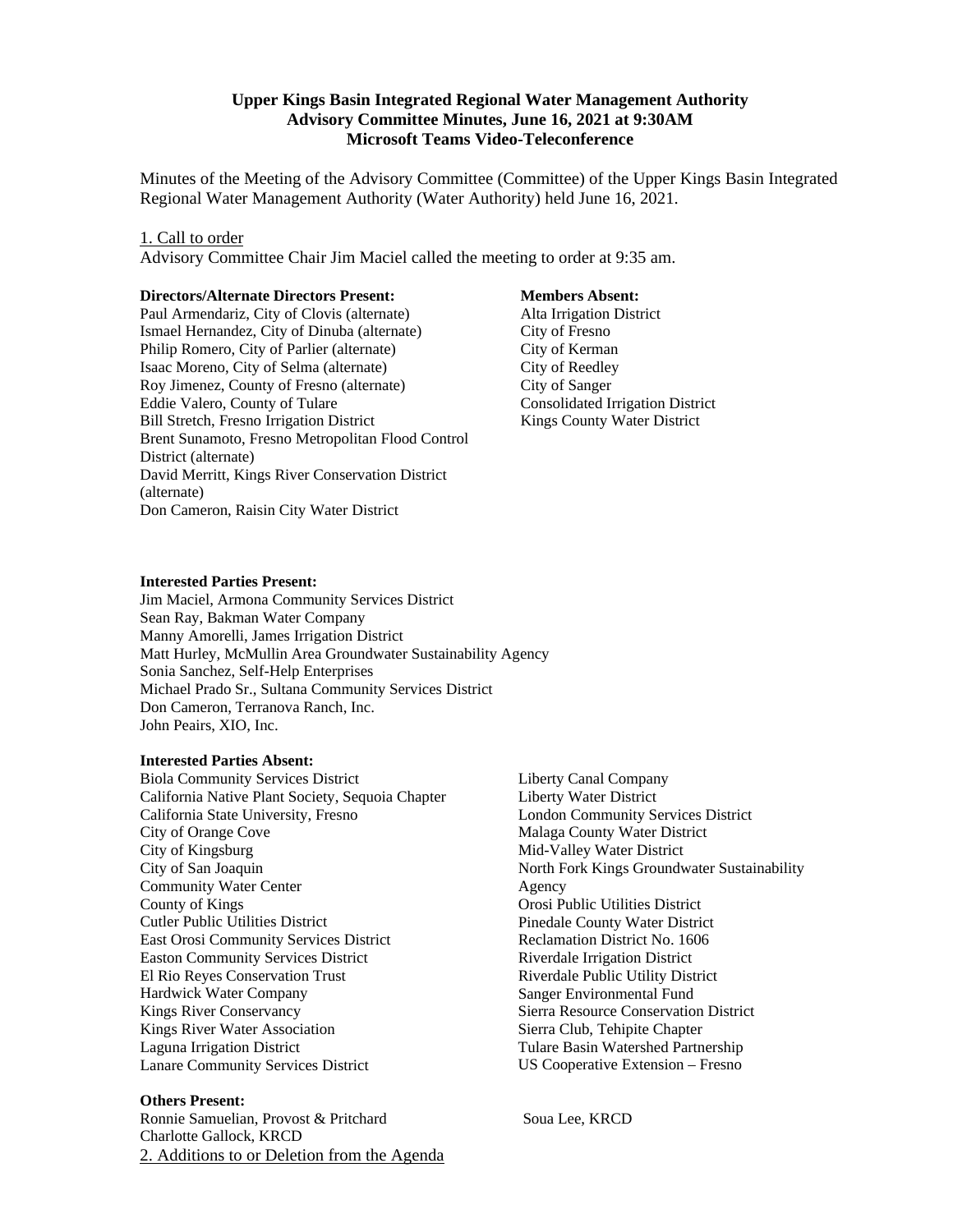None.

3. Public Presentations

None.

# 4. Approval of the March 17, 2021 Meeting Minutes

It was moved by Director Stretch, seconded by Alternate Director Armendariz, and unanimously carried that the minutes of the March 17, 2021, meeting of the Advisory Committee be approved as presented.

## 5. Staff Reports

*A. Planning and Implementation Contracts* – Soua Lee provided updates on the Proposition 1 Round 1 IRWM Implementation Grant and Proposition 1 Disadvantaged Community Involvement Grant. Under the Prop 1 Round 1 IRWM Implementation Grant, the Fresno Metropolitan Flood Control District has completed about 80% of CEQA and completed 50% of project design.

*B. Inter-regional and Statewide Coordination* – Lee reported that the IRWM Roundtable of Regions sent an email to its members urging IRWM regions and its participating agencies to contact their local legislators to request that funding for IRWM be included in junior bills and/or trailer bills to the governor's 2021-22 budget.

*C. Public Information –* Lee reported that Maven's Notebook will be hosting an IRWM-SGMA webinar on June 21, 2021. The webinar will include a panel that will discuss recharge basins.

*D. Legislation –* None to report

*E. Administrative Items –* Lee reported that at the April 21, 2021 Board of Directors meeting, David Merritt, Kings River Conservation District interim general manager, was appointed as secretary/treasurer.

*F. Other –* Charlotte Gallock with the Kings Water Alliance provided a PowerPoint presentation on formation of the Kings Water Alliance Management Zone in the Kings and Tulare Lake Subbasins.

### 6. Request to Modify the IRWM Plan and Storm Water Resources Plan Project List

Lee reported that the City of Dinuba submitted a Project Information Form (PIF) for the project titled, "Expansion of the Existing Euclid/Saginaw Storm Drain Retention Basin Capacity." The PIF was reviewed by the Project Work Group and the Project Work Group recommended that the Advisory Committee make a recommendation to the Board of Directors to approve the City of Dinuba's project to the IRWMP project list. It was moved by Representative Hurley, seconded by Director Valero, and unanimously carried that the City of Dinuba's project be presented to the Board of Directors for consideration to the IRWMP project list.

### 8. Next Meeting Date:

The next regularly scheduled meeting for the Advisory Committee is September 15, 2021, at 9:30 a.m. via Microsoft Teams (subject to change).

### Adjournment

There being no further business the meeting was adjourned at 10:26 am.

Respectfully submitted,

Jim Maciel